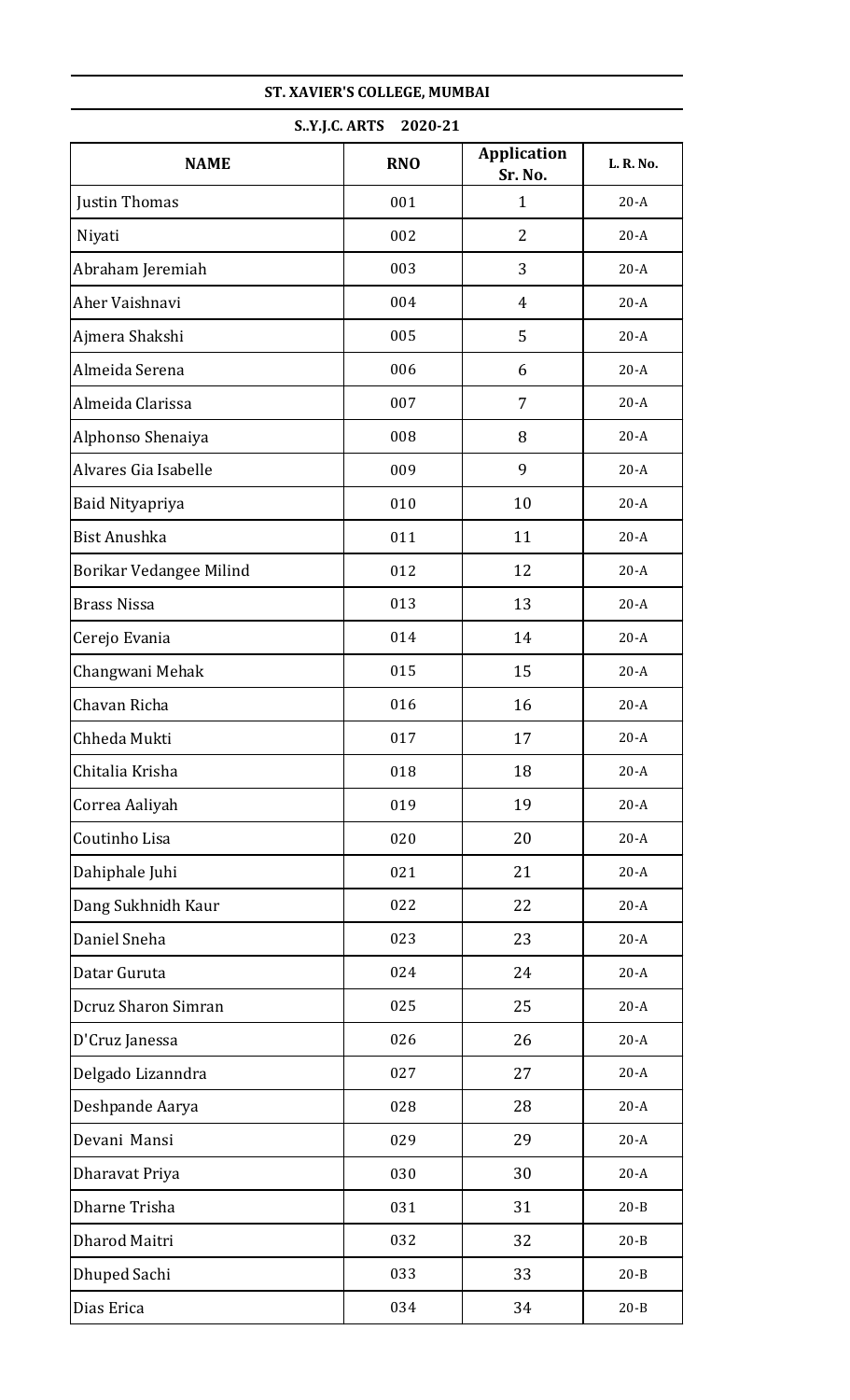| S.Y.J.C. ARTS 2020-21     |            |                               |           |
|---------------------------|------------|-------------------------------|-----------|
| <b>NAME</b>               | <b>RNO</b> | <b>Application</b><br>Sr. No. | L. R. No. |
| Divate Hiranya            | 035        | 35                            | $20 - B$  |
| Dsa Aaron                 | 036        | 36                            | $20 - B$  |
| Dsa Danielle Marie        | 037        | 37                            | $20 - B$  |
| Dsouza Komal              | 038        | 38                            | $20 - B$  |
| Dsouza Shania             | 039        | 39                            | $20 - B$  |
| Dsouza Aarissa            | 040        | 40                            | $20 - B$  |
| Dsouza Malaika            | 041        | 41                            | $20 - B$  |
| Dsouza Alicia Ann         | 042        | 42                            | $20 - B$  |
| Dsouza Helina             | 043        | 43                            | $20 - B$  |
| D'Souza Jeremy Luke       | 044        | 44                            | $20 - B$  |
| <b>Fernandes Shanelle</b> | 045        | 45                            | $20 - B$  |
| Fernandes Riliaca         | 046        | 46                            | $20 - B$  |
| Fernandes Jynelle         | 047        | 47                            | $20 - B$  |
| Fernandes Keziah          | 048        | 48                            | $20 - B$  |
| Fernandez Marcelino       | 049        | 49                            | $20 - B$  |
| Gaikwad Kalyani           | 050        | 50                            | $20 - B$  |
| Ganatra Dhanvi            | 051        | 51                            | $20 - B$  |
| Gawali Manasi             | 052        | 52                            | $20 - B$  |
| George Maryann Annie      | 053        | 53                            | $20 - B$  |
| Godge Ananyaa             | 054        | 54                            | $20 - B$  |
| Godinho Deann             | 055        | 55                            | $20 - B$  |
| <b>Gonsalves Nicole</b>   | 056        | 56                            | $20 - B$  |
| Goradia Khushi            | 057        | 57                            | $20 - B$  |
| Hindurao Vedanti          | 058        | 58                            | $20 - B$  |
| Hingorany Siya            | 059        | 59                            | $20 - B$  |
| Irani Tia                 | 060        | 60                            | $20 - B$  |
| Jacob Jeslin              | 061        | 61                            | $20-C$    |
| Jacob Joel Mathew         | 062        | 62                            | $20-C$    |
| Jagtap Gauri              | 063        | 63                            | $20-C$    |
| Jain Mallarie             | 064        | 64                            | $20-C$    |
| Jallawar Arushi           | 065        | 65                            | $20-C$    |
| Jobanputra Keya           | 066        | 66                            | $20-C$    |
| John Joanna               | 067        | 67                            | $20-C$    |
| Joshi Krisha              | 068        | 68                            | $20-C$    |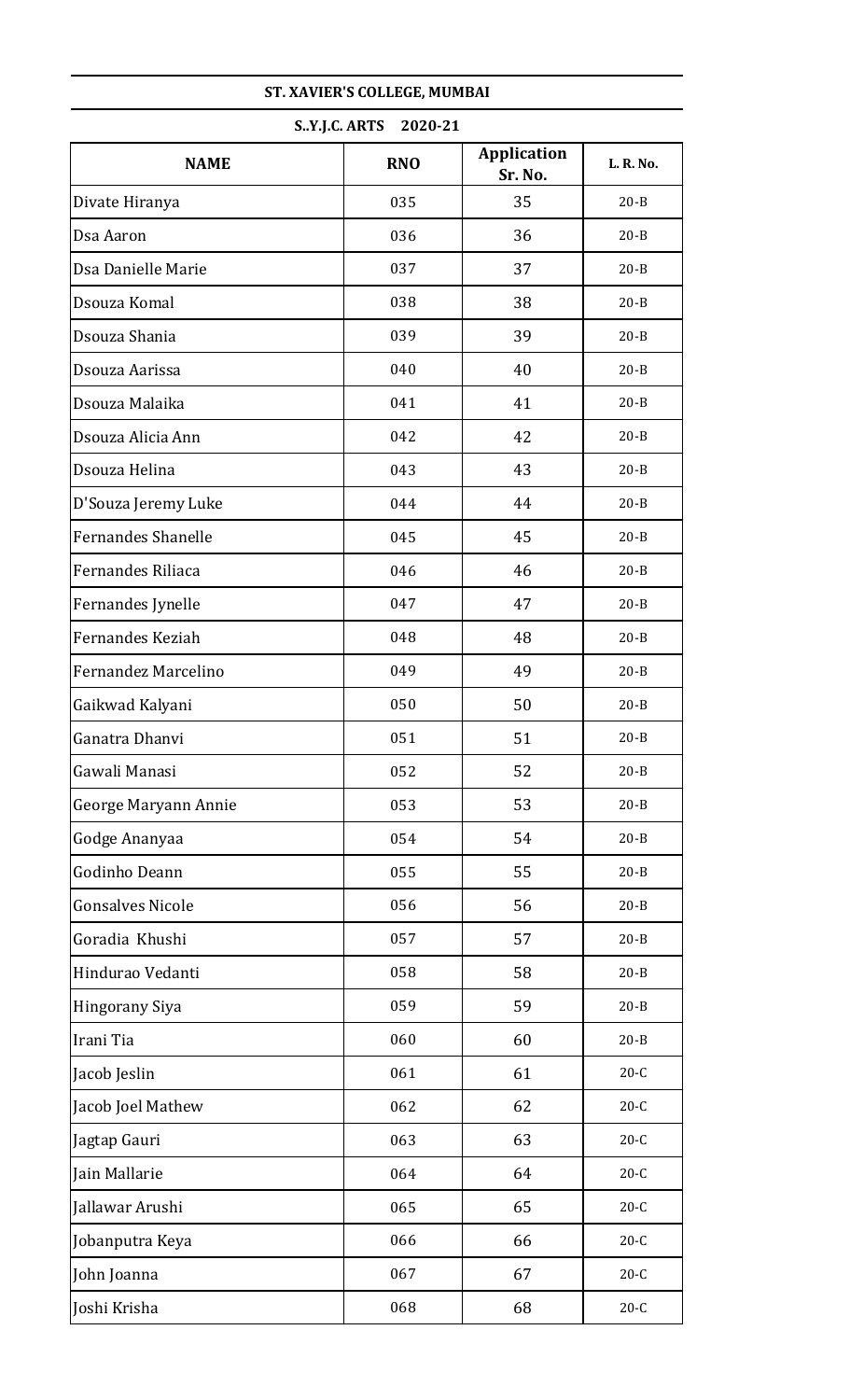| S.Y.J.C. ARTS<br>2020-21  |            |                               |           |
|---------------------------|------------|-------------------------------|-----------|
| <b>NAME</b>               | <b>RNO</b> | <b>Application</b><br>Sr. No. | L. R. No. |
| Joshi Shivani             | 069        | 69                            | $20-C$    |
| Kadam Khushee             | 070        | 70                            | $20-C$    |
| Khandekar Jaaee           | 071        | 71                            | $20-C$    |
| Kotwal Delna              | 072        | 72                            | $20-C$    |
| Krishnan Atiyah           | 073        | 73                            | $20-C$    |
| Lakhani Vanshika          | 074        | 74                            | $20-C$    |
| Lewis Deandra Lynne Danny | 075        | 75                            | $20-C$    |
| Lobo Lidia                | 076        | 76                            | $20-C$    |
| Lobo Trizanne             | 077        | 77                            | $20-C$    |
| Lobo Delisha              | 078        | 78                            | $20-C$    |
| Lopes Sailee              | 079        | 79                            | $20-C$    |
| Machado Tulip             | 080        | 80                            | $20-C$    |
| Makwana Khushi            | 081        | 81                            | $20-C$    |
| Mascarenhas Joshua        | 082        | 82                            | $20-C$    |
| Mendonca Rachel           | 083        | 83                            | $20-C$    |
| Menon Naira               | 084        | 84                            | $20-C$    |
| Mestry Manasvi            | 085        | 85                            | $20-C$    |
| Miranda Jovita            | 086        | 86                            | $20-C$    |
| Mittal Khushi             | 087        | 87                            | $20-C$    |
| Monteiro Leah             | 088        | 88                            | $20-C$    |
| Muthuswamy Smrita         | 089        | 89                            | $20-C$    |
| Muzumdar Tanishka         | 090        | 90                            | $20-C$    |
| Nazareth Yana             | 091        | 91                            | $20-D$    |
| Ninan Eva                 | 092        | 92                            | $20-D$    |
| Oberoi Zoe Athena         | 093        | 93                            | $20-D$    |
| Palrecha Shaili           | 094        | 94                            | $20-D$    |
| Pangam Rishika            | 095        | 95                            | $20-D$    |
| Panicker Joanne           | 096        | 96                            | $20-D$    |
| Pardawala Mariya          | 097        | 97                            | $20-D$    |
| Patel Nisarg              | 098        | 98                            | $20-D$    |
| Patnaik Akankshya         | 099        | 99                            | $20-D$    |
| Patrawala Hamza           | 100        | 100                           | $20-D$    |
| Pednekar Shreya           | 101        | 101                           | $20-D$    |
| Quadros Martina           | 102        | 102                           | $20-D$    |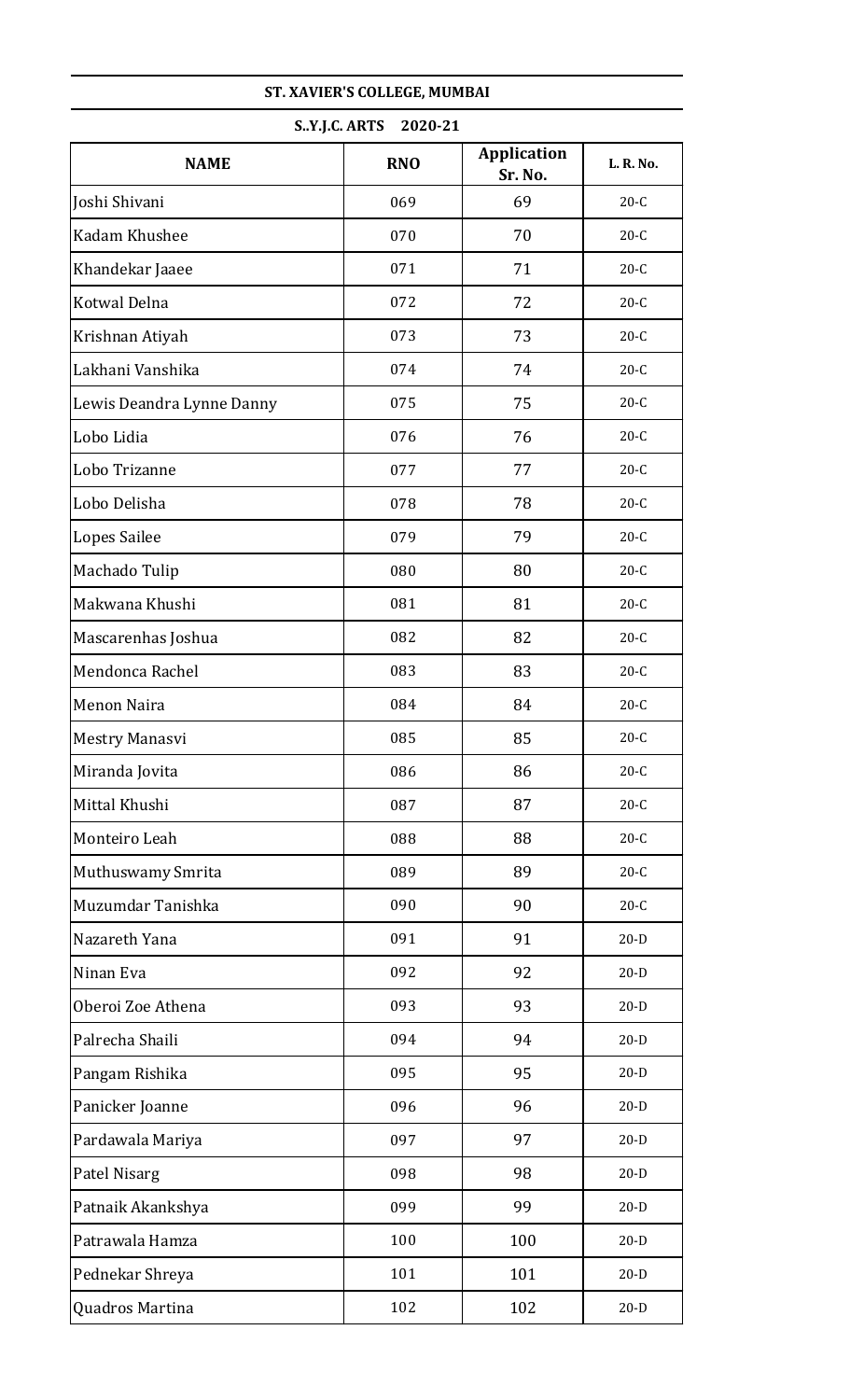| S.Y.J.C. ARTS<br>2020-21 |            |                               |           |  |
|--------------------------|------------|-------------------------------|-----------|--|
| <b>NAME</b>              | <b>RNO</b> | <b>Application</b><br>Sr. No. | L. R. No. |  |
| Rai Suhaani              | 103        | 103                           | $20-D$    |  |
| Ramnani Divanshi         | 104        | 104                           | $20-D$    |  |
| Randeria Mehernaz        | 105        | 105                           | $20-D$    |  |
| Raymond Elena            | 106        | 106                           | $20-D$    |  |
| Roy Sheersha             | 107        | 107                           | $20-D$    |  |
| Sanghavi Diya            | 108        | 108                           | $20-D$    |  |
| Sanghavi Priyal          | 109        | 109                           | $20-D$    |  |
| Sathe Varada             | 110        | 110                           | $20-D$    |  |
| Sebastian Andrea         | 111        | 111                           | $20-D$    |  |
| Sequeira Megan           | 112        | 112                           | $20-D$    |  |
| Sequeira Anisha          | 113        | 113                           | $20-D$    |  |
| Sequeira Sanjana         | 114        | 114                           | $20-D$    |  |
| Shah Heli                | 115        | 115                           | $20-D$    |  |
| Shah Bhaavyaa            | 116        | 116                           | $20-D$    |  |
| Shah Sakshi              | 117        | 117                           | $20-D$    |  |
| Shah Saachi              | 118        | 118                           | $20-D$    |  |
| <b>Shah Palak</b>        | 119        | 119                           | $20-D$    |  |
| Shanbhag Ananya          | 120        | 120                           | $20-D$    |  |
| Sharma Gargi             | 121        | 121                           | $20-E$    |  |
| Sheth Diva               | 122        | 122                           | $20-E$    |  |
| Shinde Vibhuti           | 123        | 123                           | $20-E$    |  |
| Shinu Diya               | 124        | 124                           | $20-E$    |  |
| Shroff Lyla              | 125        | 125                           | $20-E$    |  |
| Singhvi Gunjan           | 126        | 126                           | $20-E$    |  |
| Thakkar Prisha           | 127        | 127                           | $20-E$    |  |
| Thakker Radheye          | 128        | 128                           | $20-E$    |  |
| <b>Vallary Borse</b>     | 129        | 129                           | $20-E$    |  |
| Verghese Reann Pearl     | 130        | 130                           | $20-E$    |  |
| Sarnaik Preet            | 131        | 131                           | $20-E$    |  |
| Adhwiti                  | 151        | 132                           | $20-E$    |  |
| Anoushka                 | 152        | 133                           | $20-E$    |  |
| Divya Darshini           | 153        | 134                           | $20-E$    |  |
| Melissa Jacob            | 154        | 135                           | $20-E$    |  |
| Abraham Mevin            | 155        | 136                           | $20-E$    |  |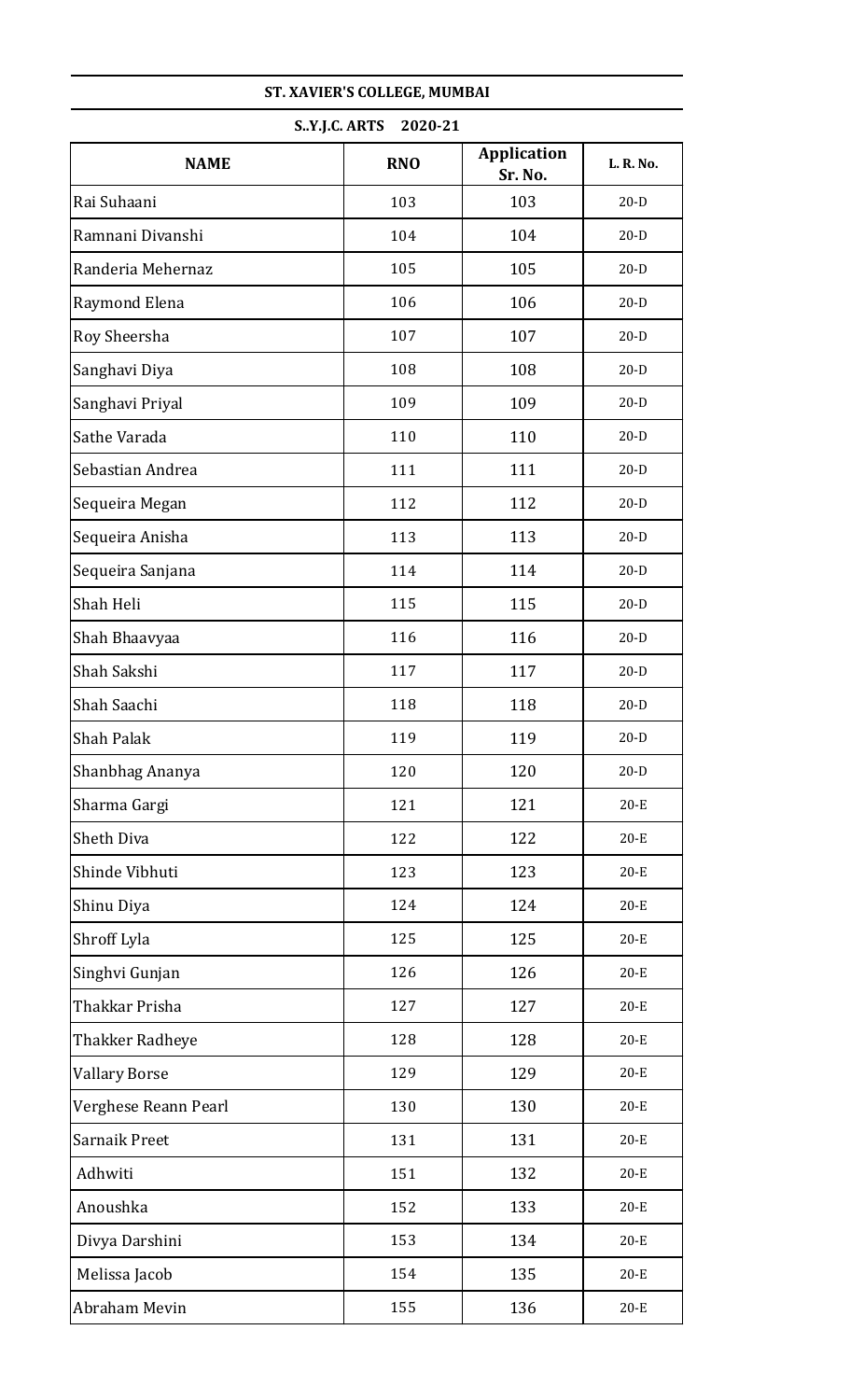| S.Y.J.C. ARTS<br>2020-21           |            |                               |           |
|------------------------------------|------------|-------------------------------|-----------|
| <b>NAME</b>                        | <b>RNO</b> | <b>Application</b><br>Sr. No. | L. R. No. |
| Abraham Rachel Rhea                | 156        | 137                           | $20-E$    |
| Agarwal Kashvi                     | 157        | 138                           | $20-E$    |
| Agrawal Nishtha                    | 158        | 139                           | $20-E$    |
| Alappat Jasmine                    | 159        | 140                           | $20-E$    |
| Angel George                       | 160        | 141                           | $20-E$    |
| Aphale Ananya                      | 161        | 142                           | $20-E$    |
| <b>Bahl Sargam</b>                 | 162        | 143                           | $20-E$    |
| <b>Barkataky Aachal</b>            | 163        | 144                           | $20-E$    |
| <b>Bhogale Keyuri</b>              | 164        | 145                           | $20-E$    |
| Braganza Kenrica                   | 165        | 146                           | $20-E$    |
| Castelino Joshua Ignatius Lawrence | 166        | 147                           | $20-E$    |
| Chavan Yoginee                     | 167        | 148                           | $20-E$    |
| Chawla Mehr                        | 168        | 149                           | $20-E$    |
| <b>Cheruvathoor Merlin</b>         | 169        | 150                           | $20-G$    |
| <b>Chettiar Darren</b>             | 170        | 151                           | $20-G$    |
| Chettiar Krisha Andrew             | 171        | 152                           | $20-G$    |
| D'Britto Serena                    | 172        | 153                           | $20-G$    |
| Dcosta Bensira                     | 173        | 154                           | $20-G$    |
| Deshpande Ananya                   | 174        | 155                           | $20 - G$  |
| Deshpande Janhavi                  | 175        | 156                           | $20-G$    |
| Desouza Dannon Rafael              | 176        | 157                           | $20-G$    |
| Dev Avani                          | 177        | 158                           | $20-G$    |
| Dham Arshdeep Kaur                 | 178        | 159                           | $20-G$    |
| Dias Alicia                        | 179        | 160                           | $20-G$    |
| Dsouza Lora                        | 180        | 161                           | $20-G$    |
| Dsouza Sanisha                     | 181        | 162                           | $20-G$    |
| Dsouza Shayanne                    | 182        | 163                           | $20-G$    |
| Dsouza Tanya                       | 183        | 164                           | $20-G$    |
| Fernandes Crescentia Queenie       | 184        | 165                           | $20-G$    |
| <b>Fernandes Tianne</b>            | 185        | 166                           | $20-G$    |
| Ferreira Shanelle                  | 186        | 167                           | $20-G$    |
| <b>Ghosh Shalin</b>                | 187        | 168                           | $20-G$    |
| Hegde Naomi                        | 188        | 169                           | $20-G$    |
| Jain Nikhar                        | 189        | 170                           | $20-G$    |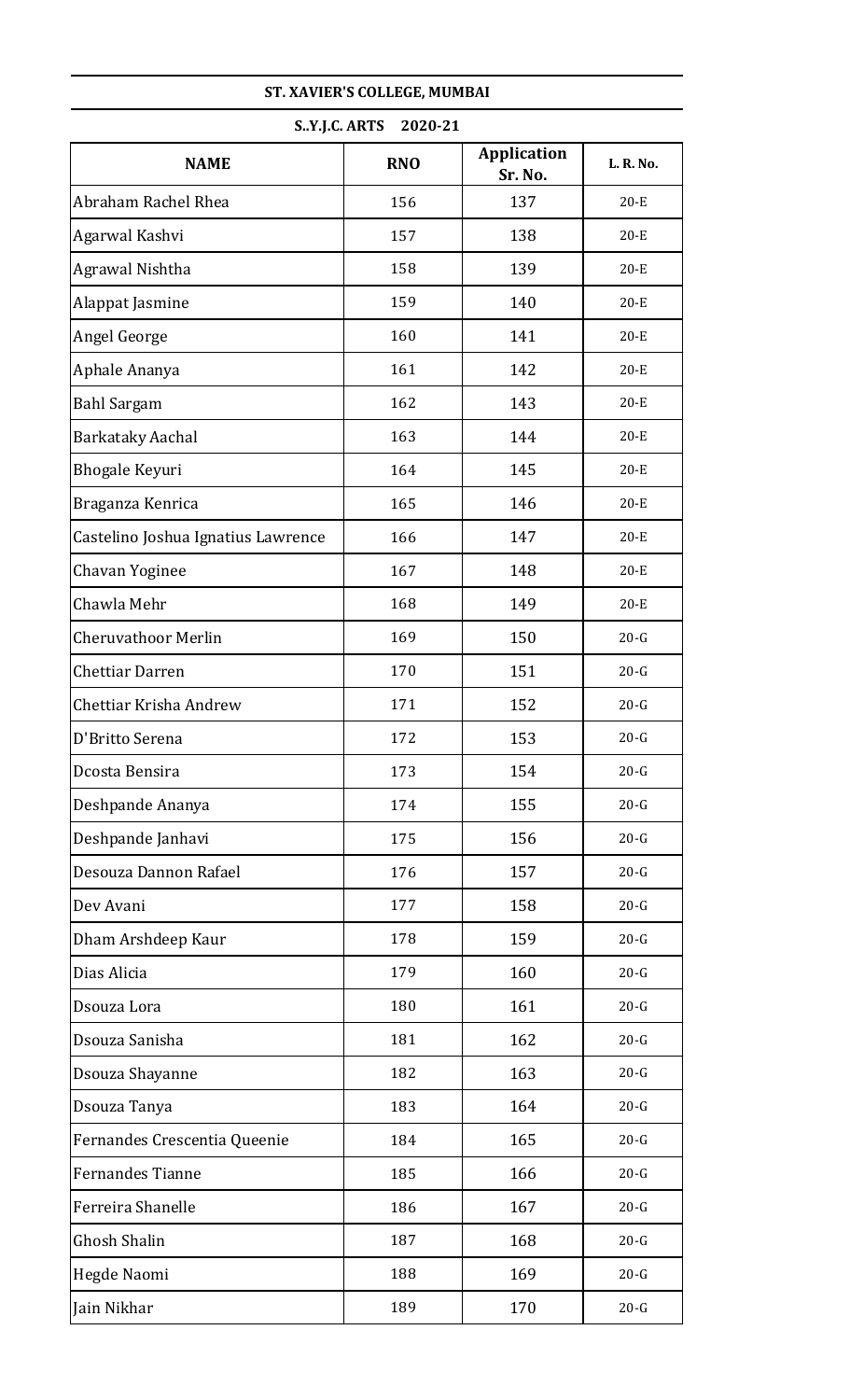| S.Y.J.C. ARTS<br>2020-21 |            |                               |           |
|--------------------------|------------|-------------------------------|-----------|
| <b>NAME</b>              | <b>RNO</b> | <b>Application</b><br>Sr. No. | L. R. No. |
| Jain Tanisha             | 190        | 171                           | $20-G$    |
| Jesson Kimberley         | 191        | 172                           | $20-G$    |
| John Joanna              | 192        | 173                           | $20-G$    |
| John Joanna Maria        | 193        | 174                           | $20-G$    |
| Kane Emily Elizabeth     | 194        | 175                           | $20-G$    |
| Gopal Anushka            | 195        | 176                           | $20-G$    |
| Kataria Tanishq          | 196        | 177                           | $20-G$    |
| Khollam Ishika           | 197        | 178                           | $20-G$    |
| Kulkarni Tirthangi       | 198        | 179                           | $20-G$    |
| Kunumpurath Cecily       | 199        | 180                           | 22        |
| Kurlekar Kimaya          | 200        | 181                           | 22        |
| Lathi Diva               | 201        | 182                           | 22        |
| Lopes Saniya             | 202        | 183                           | 22        |
| Mahar Samriddhi          | 203        | 184                           | 22        |
| Malhan Karishma          | 204        | 185                           | 22        |
| Maniar Asmi              | 205        | 186                           | 22        |
| Mankar Sanika            | 206        | 187                           | 22        |
| Maru Vihaa               | 207        | 188                           | 22        |
| Mascarenhas Eileen       | 208        | 189                           | 22        |
| Mascarnis Michelle       | 209        | 190                           | 22        |
| Mate Harsh               | 210        | 191                           | 22        |
| Mehta Rhea               | 211        | 192                           | 22        |
| Mehta Sanchi             | 212        | 193                           | 22        |
| Merchant Urja            | 213        | 194                           | 22        |
| Misquitta Samara         | 214        | 195                           | 22        |
| Mundra Aditi             | 215        | 196                           | 22        |
| Munshi Maana             | 216        | 197                           | 22        |
| Nair Aditi               | 217        | 198                           | 22        |
| Navlakhe Prachiti        | 218        | 199                           | 22        |
| Nayak Shamika            | 219        | 200                           | 22        |
| Ninan P Mathew Anna      | 220        | 201                           | 22        |
| Noronha Keya             | 221        | 202                           | 22        |
| Pandey Aaria Parag       | 222        | 203                           | 22        |
| Pathak Yutika            | 223        | 204                           | 22        |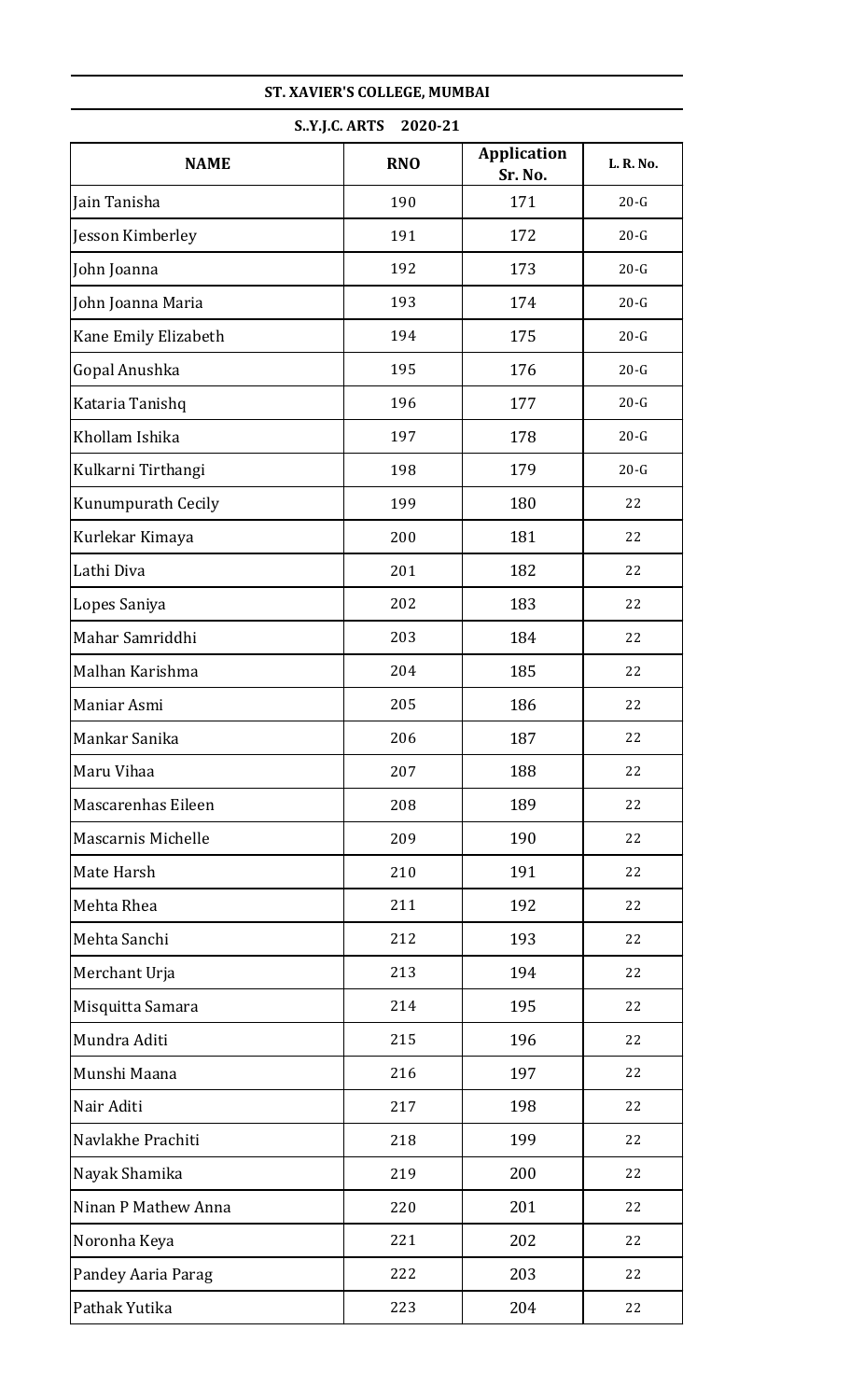| S.Y.J.C. ARTS<br>2020-21 |            |                               |           |
|--------------------------|------------|-------------------------------|-----------|
| <b>NAME</b>              | <b>RNO</b> | <b>Application</b><br>Sr. No. | L. R. No. |
| Pawar Swarangie          | 224        | 205                           | 22        |
| Pereira Deniese          | 225        | 206                           | 22        |
| Pichholia Saniya         | 226        | 207                           | 22        |
| Pinto Krish              | 227        | 208                           | 22        |
| Pinto Sanjana            | 228        | 209                           | 22        |
| Pinto Shreya             | 229        | 210                           | 23        |
| Pisipati Manasvini       | 230        | 211                           | 23        |
| Pujari Varun             | 231        | 212                           | 23        |
| Rajaram Ananya           | 232        | 213                           | 23        |
| Rodrigues Zara           | 233        | 214                           | 23        |
| Rumao Celia              | 234        | 215                           | 23        |
| Saldanha Leona           | 235        | 216                           | 23        |
| Saldanha Stasia          | 236        | 217                           | 23        |
| Samuel Sarah             | 237        | 218                           | 23        |
| Santosh Sanjana          | 238        | 219                           | 23        |
| Sarfare Madhura          | 239        | 220                           | 23        |
| Satra Vanshika           | 240        | 221                           | 23        |
| Savla Hait               | 241        | 222                           | 23        |
| Sawant Gauri             | 242        | 223                           | 23        |
| Sen Ruchira              | 243        | 224                           | 23        |
| Sengupta Samriddhi       | 244        | 225                           | 23        |
| Shah Deeti               | 245        | 226                           | 23        |
| Shah Devansh             | 246        | 227                           | 23        |
| Shah Niyati              | 247        | 228                           | 23        |
| Shah Rushil              | 248        | 229                           | 23        |
| Shahdeo Aryanish         | 249        | 230                           | 23        |
| Sharma Aditi             | 250        | 231                           | 23        |
| <b>Sheth Maitree</b>     | 251        | 232                           | 23        |
| Shetty Aadithri          | 252        | 233                           | 23        |
| Shetty Ashna             | 253        | 234                           | 23        |
| <b>Shetty Mokshka</b>    | 254        | 235                           | 23        |
| Shetty Shivani           | 255        | 236                           | 23        |
| Shetty Vanisha           | 256        | 237                           | 23        |
| Shmitt Lynn Rita         | 257        | 238                           | 23        |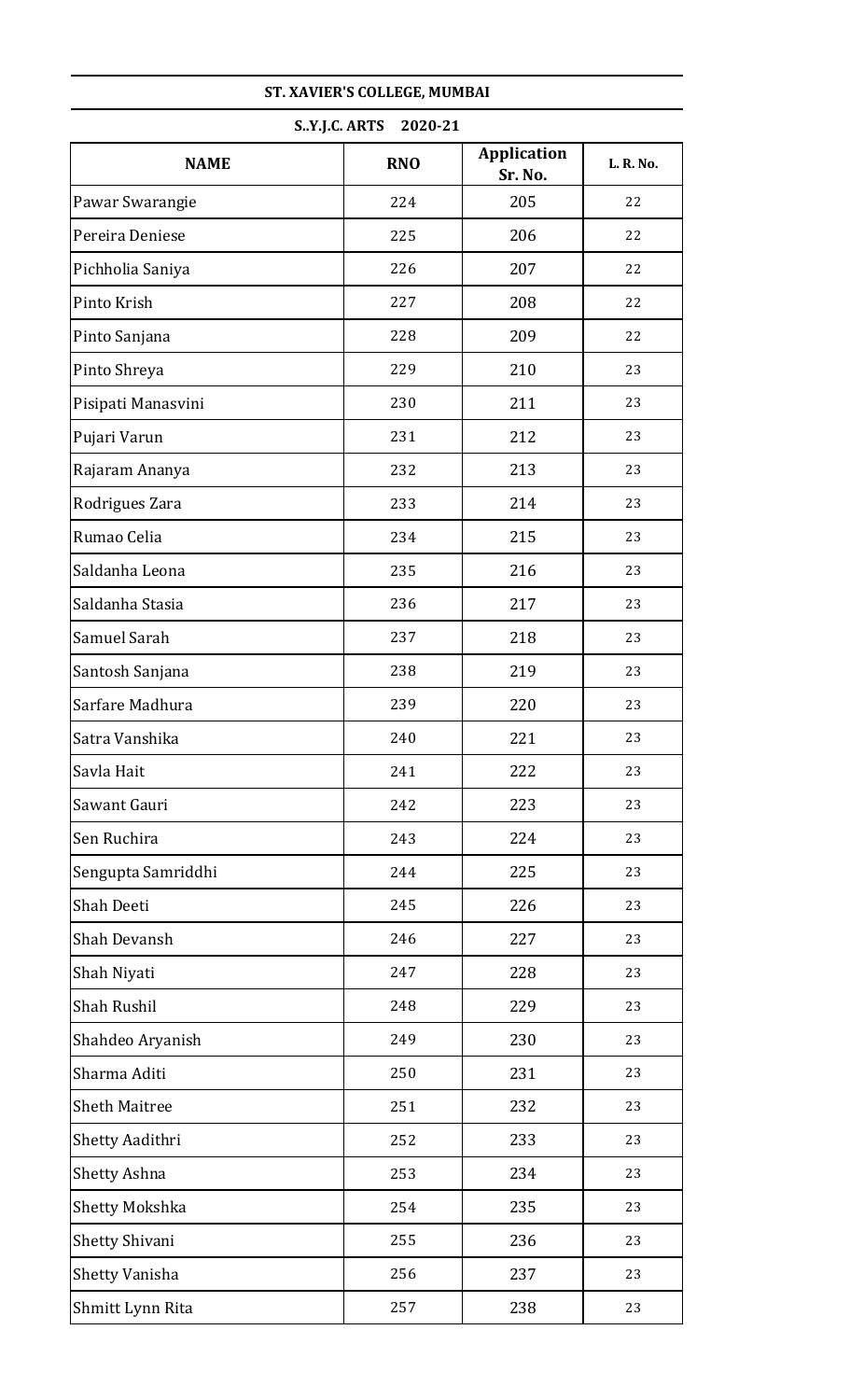| S.Y.J.C. ARTS<br>2020-21   |            |                               |           |
|----------------------------|------------|-------------------------------|-----------|
| <b>NAME</b>                | <b>RNO</b> | <b>Application</b><br>Sr. No. | L. R. No. |
| Singh Shreya               | 258        | 239                           | 23        |
| <b>Soares Melroy Cyril</b> | 259        | 240                           | 24        |
| Soreng Nelisma             | 260        | 241                           | 24        |
| Sparrow Kyra Annmary       | 261        | 242                           | 24        |
| Srikrishna Manya           | 262        | 243                           | 24        |
| <b>Sshetty Tanushree</b>   | 263        | 244                           | 24        |
| Surana Ananya              | 264        | 245                           | 24        |
| Surana Deshna              | 265        | 246                           | 24        |
| Susan George Megha         | 266        | 247                           | 24        |
| Thoda Sulakshana           | 267        | 248                           | 24        |
| Tole Abhay                 | 268        | 249                           | 24        |
| Trivedi Anushka            | 269        | 250                           | 24        |
| Valdeiro Megan Tarini      | 270        | 251                           | 24        |
| Varghese Simone            | 271        | 252                           | 24        |
| Vattakkattu Abraham        | 272        | 253                           | 24        |
| Vayalil Arpita             | 273        | 254                           | 24        |
| Vaz Janis                  | 274        | 255                           | 24        |
| Vaz Joshua                 | 275        | 256                           | 24        |
| Vidhani Pratichi           | 276        | 257                           | 24        |
| Vinaik Vedika              | 277        | 258                           | 24        |
| Vora Mahek                 | 278        | 259                           | 24        |
| Warrier Vedika             | 279        | 260                           | 24        |
| Chowta Hritika             | 280        | 261                           | 24        |
| Chandiramani Nysha         | 281        | 262                           | 24        |
| Amrita                     | 301        | 263                           | 24        |
| Caroline                   | 302        | 264                           | 24        |
| Meher Jessiah              | 303        | 265                           | 24        |
| Acharya Aparna             | 304        | 266                           | 24        |
| Afonso Simone              | 305        | 267                           | 24        |
| <b>Agarwal Mahak</b>       | 306        | 268                           | 24        |
| Almeida Chiara             | 307        | 269                           | 25        |
| <b>Andrews Rachel</b>      | 308        | 270                           | 25        |
| Banerjee Tanishka          | 309        | 271                           | 25        |
| Bawaiskar Shruti           | 310        | 272                           | 25        |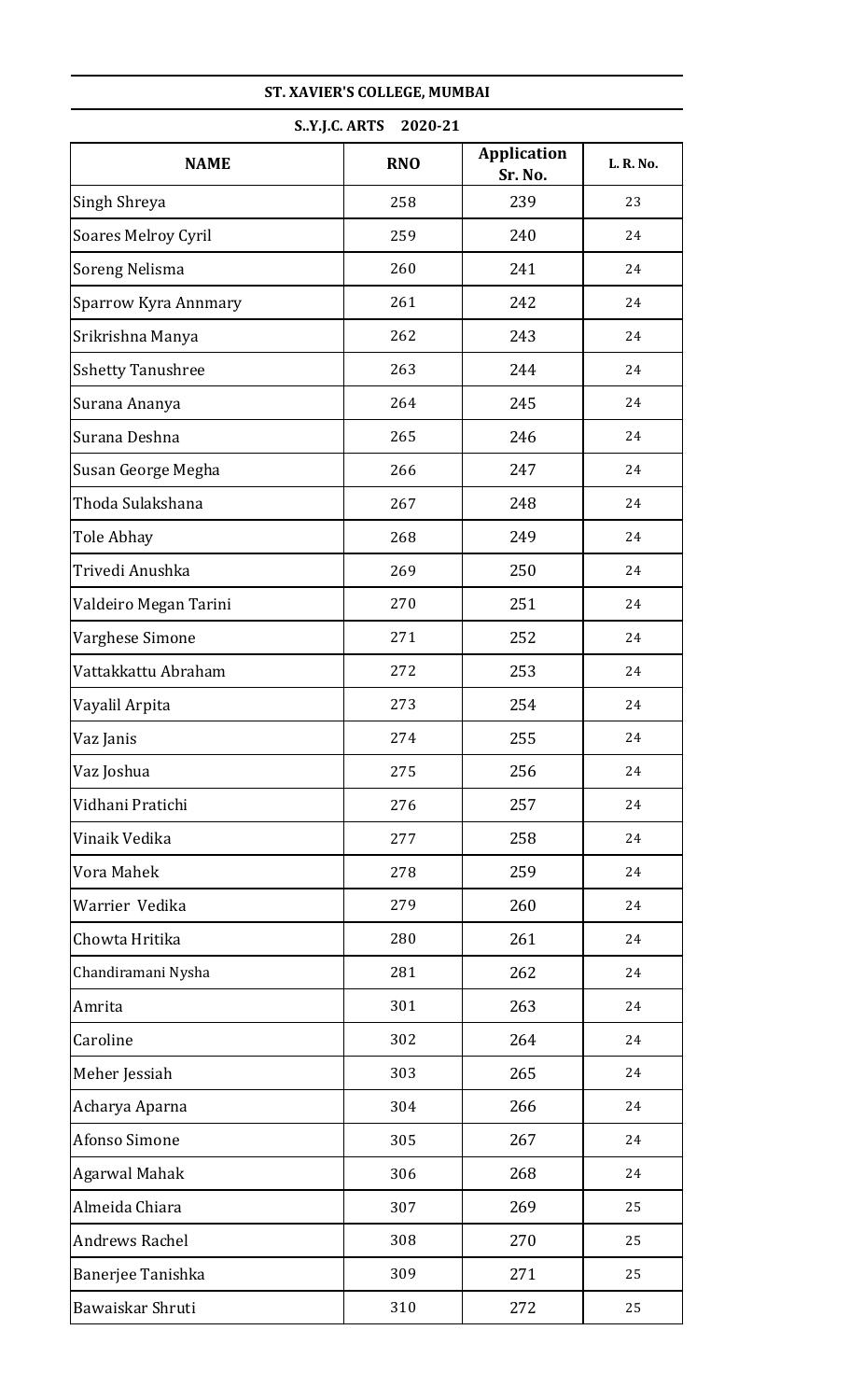| S.Y.J.C. ARTS<br>2020-21 |            |                               |           |  |
|--------------------------|------------|-------------------------------|-----------|--|
| <b>NAME</b>              | <b>RNO</b> | <b>Application</b><br>Sr. No. | L. R. No. |  |
| Bhardwaj Anant           | 311        | 273                           | 25        |  |
| <b>Bonwaity Chrisel</b>  | 312        | 274                           | 25        |  |
| Braganza Reuben          | 313        | 275                           | 25        |  |
| Chalunkal Stephy         | 314        | 276                           | 25        |  |
| <b>Chettiar Allen</b>    | 315        | 277                           | 25        |  |
| Chettiar Calista         | 316        | 278                           | 25        |  |
| Colaco Aditi             | 317        | 279                           | 25        |  |
| Colaco Sarah             | 318        | 280                           | 25        |  |
| Couto Chriselle          | 319        | 281                           | 25        |  |
| Dabre Daniya             | 320        | 282                           | 25        |  |
| Dastoor Shanaya          | 321        | 283                           | 25        |  |
| D'Costa Sheryl           | 322        | 284                           | 25        |  |
| Desai Kashvi             | 323        | 285                           | 25        |  |
| Deshpande Gauri          | 324        | 286                           | 25        |  |
| Deshpande Yash           | 325        | 287                           | 25        |  |
| Devadas Jennifer         | 326        | 288                           | 25        |  |
| Dmonte Riya              | 327        | 289                           | 25        |  |
| Doke Amruta              | 328        | 290                           | 25        |  |
| Dsa Selina Richard       | 329        | 291                           | 25        |  |
| Dsilva Bethany           | 330        | 292                           | 25        |  |
| Dsilva Grace             | 331        | 293                           | 25        |  |
| Dsilva Melisa            | 332        | 294                           | 25        |  |
| D'Souza Gershom          | 333        | 295                           | 25        |  |
| D'Souza Jonas            | 334        | 296                           | 25        |  |
| D'Souza Keisha           | 335        | 297                           | 25        |  |
| D'Souza Naomi Theresa    | 336        | 298                           | 25        |  |
| Dsouza Rhiti             | 337        | 299                           | 26        |  |
| Dsouza Violet            | 338        | 300                           | 26        |  |
| Dsouza Vishmitha         | 339        | 301                           | 26        |  |
| Fernandes Novia          | 340        | 302                           | 26        |  |
| Fernandes Seanna         | 341        | 303                           | 26        |  |
| Fernando Joann           | 342        | 304                           | 26        |  |
| Fonseca Alaina           | 343        | 305                           | 26        |  |
| <b>Francis Yvette</b>    | 344        | 306                           | 26        |  |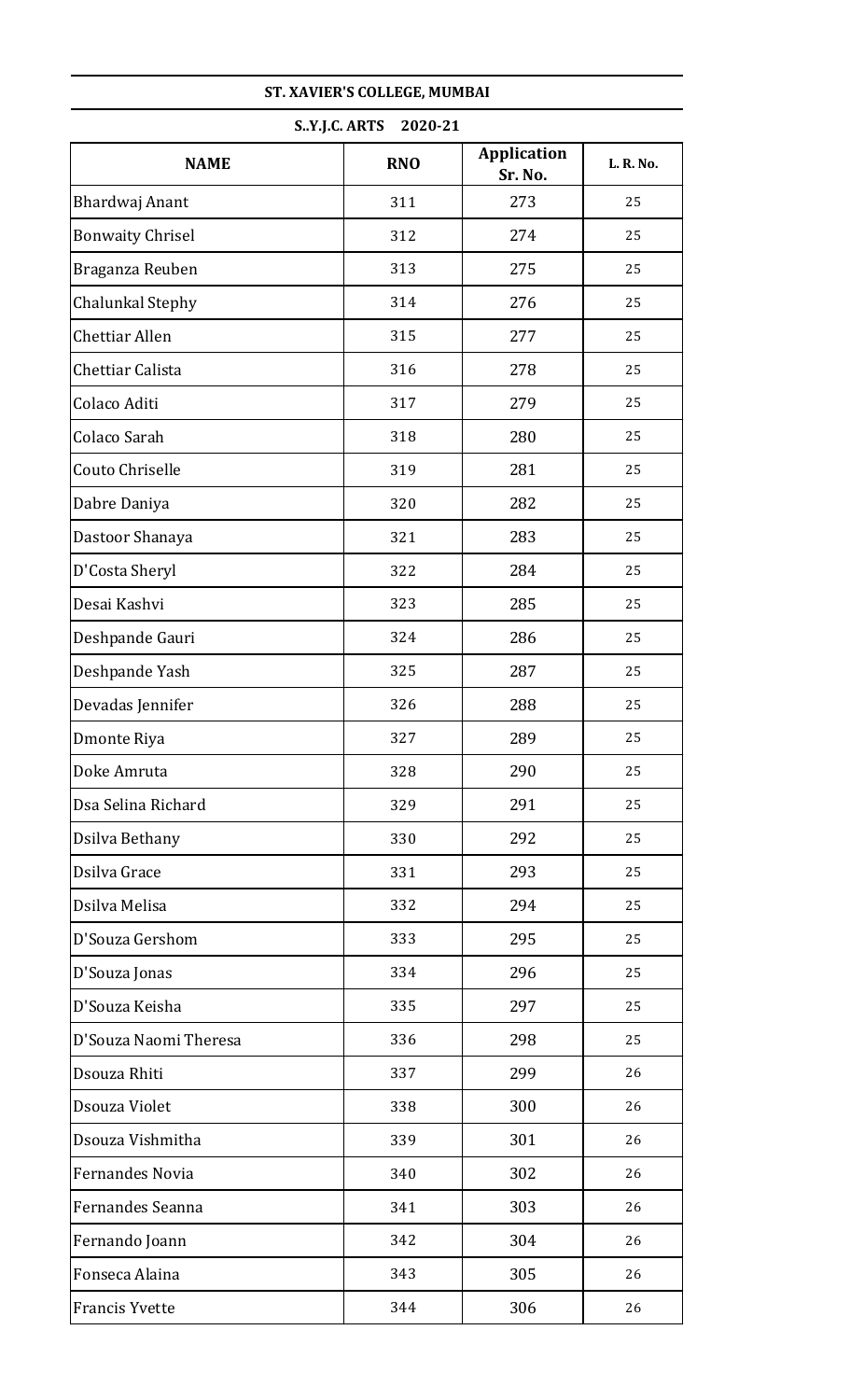|                         | S.Y.J.C. ARTS<br>2020-21 |                               |           |
|-------------------------|--------------------------|-------------------------------|-----------|
| <b>NAME</b>             | <b>RNO</b>               | <b>Application</b><br>Sr. No. | L. R. No. |
| Gaitonde Tejas          | 345                      | 307                           | 26        |
| Gokhale Radhika         | 346                      | 308                           | 26        |
| Golvala Huzan           | 347                      | 309                           | 26        |
| Gomes Jovita            | 348                      | 310                           | 26        |
| <b>Gonsalves Aisha</b>  | 349                      | 311                           | 26        |
| Fernandes Gzifa         | 350                      | 312                           | 26        |
| Jack Sanica             | 351                      | 313                           | 26        |
| James Jenisha           | 352                      | 314                           | 26        |
| Johnson Rosette         | 353                      | 315                           | 26        |
| Joseph Jessica          | 354                      | 316                           | 26        |
| Joshi Arnav             | 355                      | 317                           | 26        |
| Kale Shravani           | 356                      | 318                           | 26        |
| Karnik Avantika         | 357                      | 319                           | 26        |
| Khandare Pratyancha     | 358                      | 320                           | 26        |
| Koli Princia            | 359                      | 321                           | 26        |
| <b>Koshy Merlyn</b>     | 360                      | 322                           | 26        |
| Kulkarni Maitreyi       | 361                      | 323                           | 26        |
| <b>Kumar Tanmay</b>     | 362                      | 324                           | 26        |
| Kunjachan Pearl         | 363                      | 325                           | 26        |
| Lalka Luy               | 364                      | 326                           | 26        |
| Lobo Ashlyn             | 365                      | 327                           | 26        |
| Lobo Fiona              | 366                      | 328                           | 26        |
| Lobo Malaika Kevin      | 367                      | 329                           | 27        |
| Lobo Simblin            | 368                      | 330                           | 27        |
| Lobo Tahira             | 369                      | 331                           | 27        |
| Lopes Cheril            | 370                      | 332                           | 27        |
| Lopes Elsi              | 371                      | 333                           | 27        |
| Machado Jenisa          | 372                      | 334                           | 27        |
| Machado Venessa         | 373                      | 335                           | 27        |
| Mendonca Jinelle Sheila | 374                      | 336                           | 27        |
| Mendonca Tiara          | 375                      | 337                           | 27        |
| Menezes Sian            | 376                      | 338                           | 27        |
| Mohta Devshree          | 377                      | 339                           | 27        |
| Monteiro Hazel          | 378                      | 340                           | 27        |
|                         |                          |                               |           |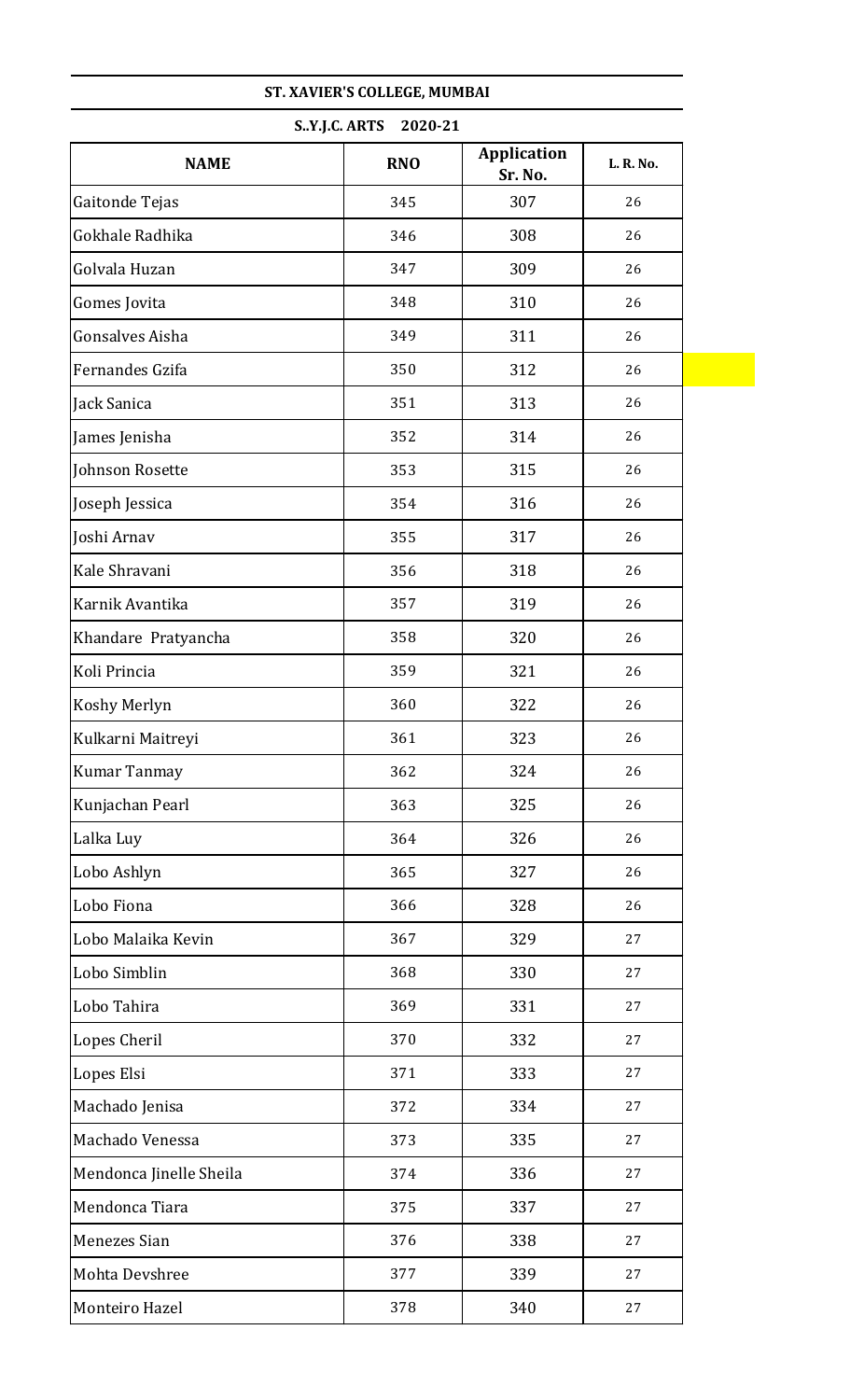| S.Y.J.C. ARTS<br>2020-21 |            |                               |           |
|--------------------------|------------|-------------------------------|-----------|
| <b>NAME</b>              | <b>RNO</b> | <b>Application</b><br>Sr. No. | L. R. No. |
| Nagda Shweni             | 379        | 341                           | 27        |
| Nair Krishnapriya        | 380        | 342                           | 27        |
| Pandey Kshitij           | 381        | 343                           | 27        |
| Parulekar Aastha         | 382        | 344                           | 27        |
| Patade Tanvi             | 383        | 345                           | 27        |
| Patil Aniruddh           | 384        | 346                           | 27        |
| Patil Saayali            | 385        | 347                           | 27        |
| Patil Shrawani           | 386        | 348                           | 27        |
| Pellissery Regina        | 387        | 349                           | 27        |
| Pereira Rochelle         | 388        | 350                           | 27        |
| Perumadan Rianne Rose    | 389        | 351                           | 27        |
| Pethe Samruddhi          | 390        | 352                           | 27        |
| <b>Pulical Dave</b>      | 391        | 353                           | 27        |
| Rai Anjali               | 392        | 354                           | 27        |
| Rodrigues Alden          | 393        | 355                           | 27        |
| Rodrigues Alisha         | 394        | 356                           | 27        |
| Rodrigues Jasline        | 395        | 357                           | 27        |
| Rodrigues Mark           | 396        | 358                           | 27        |
| Rodrigues Rhea           | 397        | 359                           | 27        |
| Rumao Jessica            | 398        | 360                           | 27        |
| Sagarika Sijal           | 399        | 361                           | 27        |
| Sakarwala Zahabiya       | 400        | 362                           | 27        |
| Samuel Naomi             | 401        | 363                           | 27        |
| Satra Urmi               | 402        | 364                           | 27        |
| Savla Sachi              | 403        | 365                           | 27        |
| Saxena Vagisha           | 404        | 366                           | 27        |
| Sequeira Megan           | 405        | 367                           | 27        |
| <b>Shembekar Saachee</b> | 406        | 368                           | 27        |
| Shidhaye Pranav          | 407        | 369                           | 27        |
| Shinde Sanskruti         | 408        | 370                           | 27        |
| Shivdasan Kritisha       | 409        | 371                           | 27        |
| Shukla Anahad            | 410        | 372                           | 27        |
| Singh Shyama             | 411        | 373                           | 27        |
| Solomon Svetlana         | 412        | 374                           | 27        |